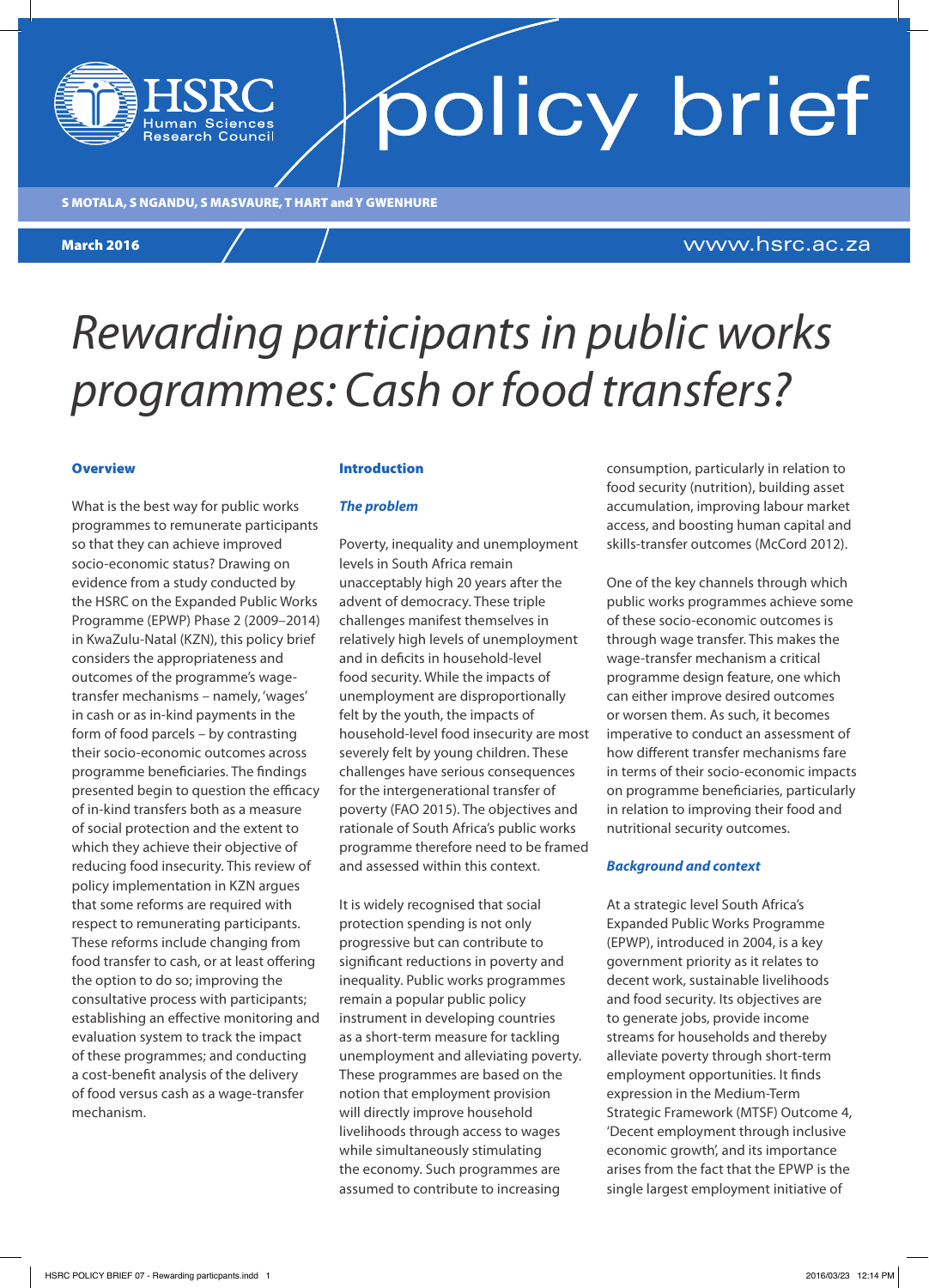policy brief

www.hsrc.ac.za

the South African government (DPME 2014).

The goal of EPWP Phase 2 (2009–2014) was to provide 'work opportunities for poor and unemployed people in South Africa so as to contribute to halving unemployment by 2014, through the delivery of public and community services' (DPW 2009). EPWP Phase 2 set out to achieve this by intensifying labour-absorption strategies in the delivery of government interventions aimed at expanding and improving access to public, social and economic infrastructure and services. Simultaneously it would provide unemployed people with access to income, work experience and potential pathways into the labour market (DPW 2009).

During 2014 the HSRC led a study commissioned by the KZN Department of Transport (KZN DoT)<sup>1</sup> to assess the socio-economic impacts of EPWP Phase 2 implemented in the province between 2009 and 2014. The study profiled 15 EPWP projects across all four EPWP sectors.<sup>2</sup> These projects were located in four provincial districts: Zululand, Ethekwini, Umzinyathi and Ugu.

Of the 15 projects profiled, 14 used cash payments as transfers to programme beneficiaries, while one project, the Siyazenzela<sup>3</sup> Food for Waste Programme implemented in the Ugu District, used in-kind payments in the form of food parcels for work done instead of cash. One specific component of the study focused on examining the comparative performance of cash versus food transfers with respect to household poverty, quality of life and food security in terms of EPWP benefits for participating households. This policy brief addresses findings in respect of this component.

#### *Defining EPWP transfer modes*

In South Africa the predominant mode of transfer in EPWP Phase 2 is wages in the form of cash payments, with the wage rate being set 'below the prevailing wage rate' (McCord 2012: 76). A deviation from this transfer mode is the Siyazenzela Food for Waste Programme*,* introduced in KZN in 2006, which is currently included as one of many Environment and Culture sector EPWP interventions. The Siyazenzela programme combines food for work with waste removal and has its origins in the Brazilian Curitiba (garbage that is not garbage) Programme (DPW 2013). The uniqueness of this EPWP intervention is that the mode of wage transfer is food parcels (rather than cash), food vouchers or food tokens. The value of these in-kind transfers is equivalent to 12 days' paid labour per month at the minimum EPWP Phase 2 wage rate as at 2013, or R71 per workday (DoL 2012).

The programme, operating in the Hibiscus Coast Municipality (HCM), Ugu District, targets informal settlements where the residents collect waste in the area in exchange for a monthly food parcel. The primary focus is on communities underserved in respect of municipal solid-waste removal. The location of the programme in the HCM is informed by evidence that at least 8 000 households were unserviced in respect of solid-waste removal (DPW 2013). Once the community is identified, households defined as living in poverty4 that are able to offer labour are then recruited into the programme. The HCM Siyazenzela programme provides each

participant with a food parcel valued at R900 per month,<sup>5</sup> which equates to slightly above the minimum EPWP2 wage rate of R71 per day. This is in exchange for the waste picker working three days per week and delivering approximately five bin bags of garbage per week. Participants are not given a choice of cash or food payment, and only receive the food parcel. The rationale for wage transfers as food parcels for the Siyazenzela programme was broadly articulated as follows (DPW 2013):

- This approach compensates participants with a non-cash transfer (food parcel), thereby assuring food security.
- It minimises misuse and abuse of funds.
- It contributes to reduced alcohol and substance abuse.
- It provides regular and consistent employment over a 12-month period.
- Participants would have free time to pursue other economic activities, such as waste recycling.
- The focus of the benefit was not the individual participant but his/her household.

#### Key findings

#### *Poverty-alleviation outcomes of Siyazenzela Food for Work Programme*

By design, the EPWP tries to alleviate poverty through the wages that are paid to beneficiaries, the assumption being that the wage transfer will deliver positive poverty outcomes. The EPWP is anticipated to contribute to consumption smoothing, asset accumulation and even potential transitions out of poverty. This socioeconomic outcome can be measured by money-metric indicators such as

<sup>1</sup> The KZN DoT was the lead agency coordinating EPWP Phase 2 in the province for the MTSF period 2009–2014.

<sup>2</sup> Infrastructure, Environment and Culture, Social, and Non-State sectors.

<sup>3</sup> Translated from isiZulu, *Siyazenzela* means 'we are doing it for ourselves'*.*

<sup>4</sup> It was unclear what measures were used to define households in poverty.

<sup>5</sup> At the time of the study in 2014.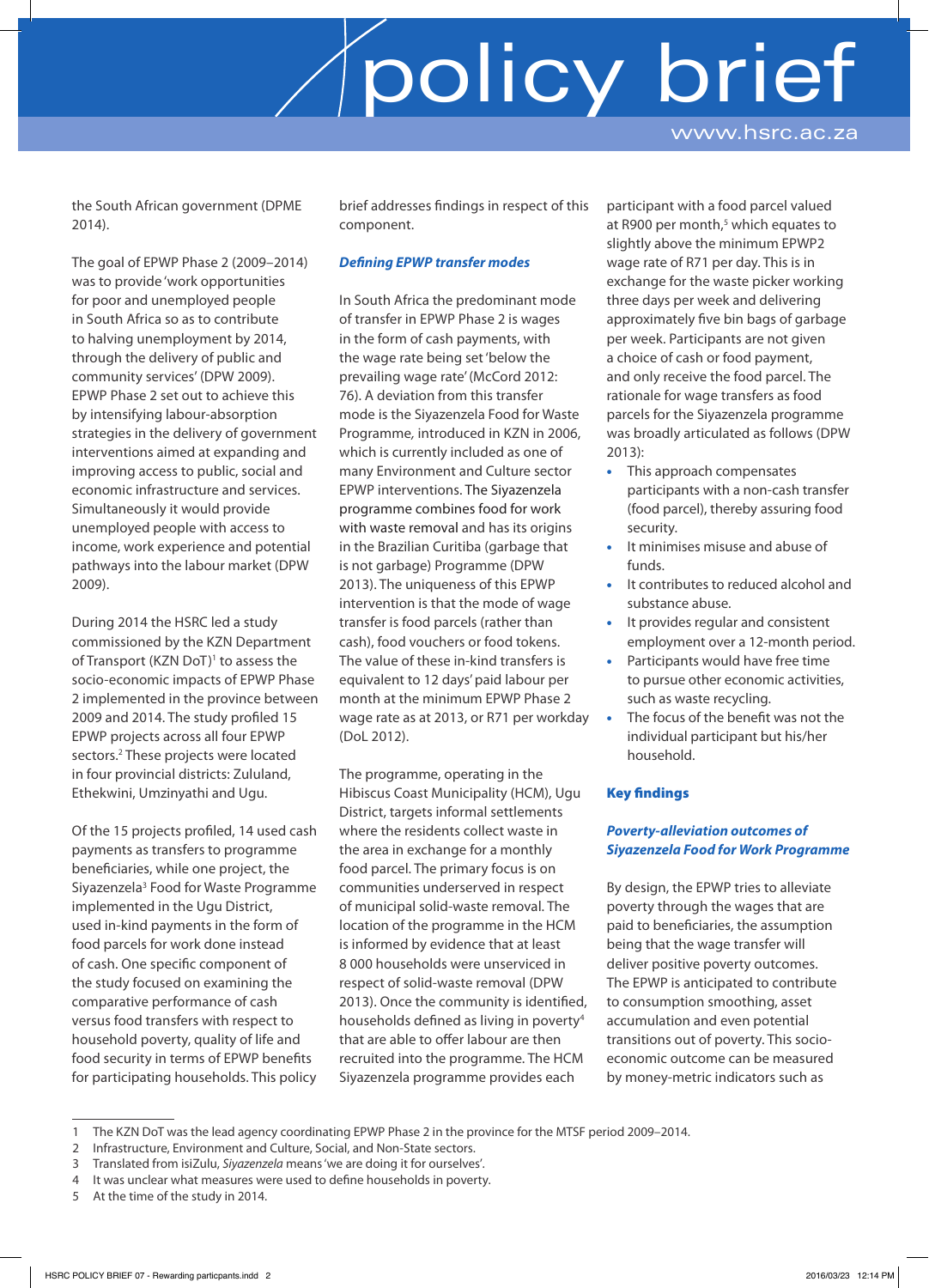# policy brief

www.hsrc.ac.za

whether the EPWP household is above or below the poverty line during programme participation. Figure 1 shows the household income status of current beneficiaries of the 15 EPWP programmes profiled in the HSRC study.6 It is evident that Siyazenzela households have a disproportionately higher number of beneficiary households living below the poverty line compared with other EPWP beneficiaries. The results indicate that the monetary poverty objective has not been reached through the Siyazenzela programme. As Figure 1 shows, 85% of Siyazenzela households currently on the programme were below the poverty line (R443 per household

member per month), compared with the average across the remaining 14 sites of 42%. It is thus unsurprising that the mean income for current Siyazenzela households is the second lowest (at R975; see Table 1).

Given Siyazenzela's wage-transfer mechanism, these results are predictable as the programme is expected to deliver its impact via improvements in nutrition and food security. Assuming that this alternative wage mechanism works, then we would expect to find Siyazenzela participant households with superior food and nutritional outcomes

relative to those from cash wagetransfer-based projects.

#### *Improved food and nutritional outcomes*

Food and nutritional outcomes are generally measured through a set of basic indicators which assess food consumption patterns, nutrient availability and household food intake, among others. For the purposes of this analysis, we created a comprehensive food index based on 10 indicators to assess the performance of payment as food parcels versus cash.

6 The details of the profiled sites are as follows: ETH – DSW = Ethekwini District – Durban Solid Waste; ETH – ECD = Ethekwini District – Early Childhood Development; ETH – KRG = Ethekwini District – Kha Ri Gude; ETH – TOU = Ethekwini District – Tourism Ambassadors; UGU – NOM = UGU District – Non-State sector; UGU – SIY = UGU District – Siyazenzela Food for Waste; UGU – IAS = UGU District – Invasive Alien Species; UGU – VCP = UGU District – Volunteer Social Crime Prevention; UMZ – BWS = Umzinyathi District – Bulk Water Services; UMZ – CCG = Umzinyathi District – Community Care Givers; UMZ – C&G = Umzinyathi District – Clean and Green; ZUL – CCG = Zululand District – Community Care Givers; ZUL – IAS = Zululand District – Invasive Alien Species; ZUL – LDC = Zululand District – Land Development and Care; ZUL – P49 = Zululand District – Road Infrastructure.





**Above R443\* Poverty Line Below R443\* Poverty Line**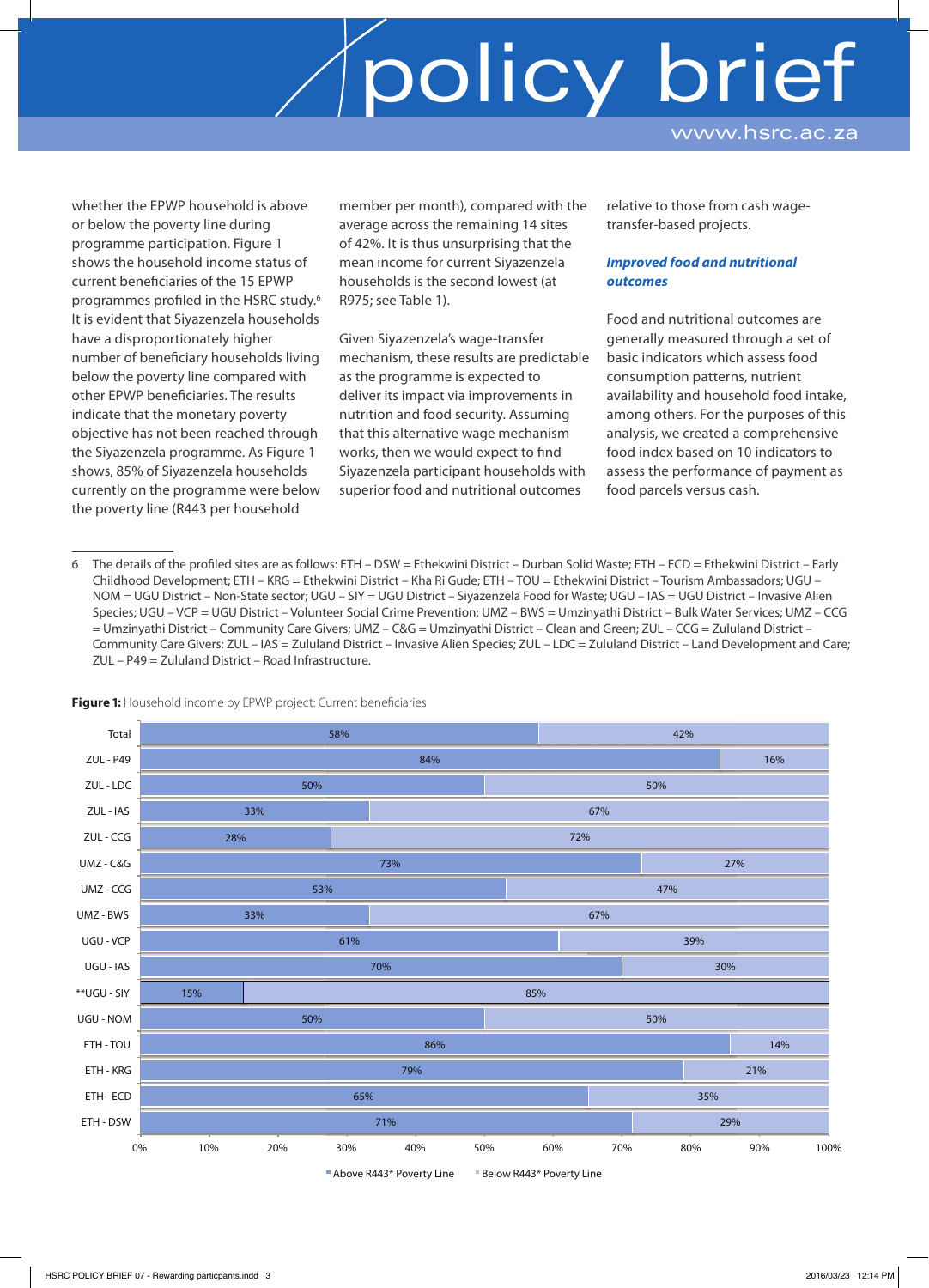### policy brief www.hsrc.ac.za

**Table 1:** Monthly mean household income by EPWP project: Current beneficiaries

| <b>Project name</b> | N              | <b>Mean</b> |
|---------------------|----------------|-------------|
| ETH - DSW           | 20             | R4,538      |
| ETH - ECD           | 18             | R 7459      |
| $ETH - KRG$         | 19             | R 5 3 6 9   |
| ETH-TOU             | 6              | R 6 209     |
| UGU - NOM           | 17             | R 2751      |
| **UGU - SIY         | 20             | R 975       |
| $UGU - IAS$         | 8              | R 3 844     |
| UGU-VCP             | 14             | R 2 108     |
| $UMZ - BWS$         | $\overline{2}$ | R1626       |
| $UMZ - CCG$         | 31             | R 3 162     |
| $UMZ - C&G$         | 11             | R 3 1 8 2   |
| $ZUL - CCG$         | 18             | R 3 2 2 3   |
| $ZUL - IAS$         | $\overline{2}$ | R 751       |
| $ZUL$ – $LDC$       | 6              | R 3 292     |
| $ZUL - P49$         | 16             | R4829       |
| <b>Total</b>        | 208            | R 3 7 6 7   |

The findings of this exercise reveal unexpected results – namely, that Siyazenzela offers food and nutritional outcomes that are among the lowest of all the projects (see Figure 2). This means that Siyazenzela fails on both social protection counts: income poverty alleviation, and nutrition and food security improvement. Specifically, not only does Siyazenzela fail to push people out of poverty, but it also fails in an area where it is supposed to excel, that of improved food and nutritional outcomes.

#### *Absence of effective monitoring and evaluation systems in EPWP*

A key weakness of the KZN DoT's EPWP monitoring and evaluation system was the absence of empirical measures to assess whether a household's livelihood status and outcomes had improved as a direct result of participation in the EPWP. An effective system would have collected baseline data on food and nutrition status of households and would have generated evidence to alert the KZN DoT much earlier to the fact

that assumptions about the value of food parcels had not been realised.

#### *Cost-benefit analysis*

The terms of reference for the study included a cost-benefit analysis to be undertaken, specifically in relation to the cost per job created. The study attempted to collect data for all 15 projects through the application of a cost-effectiveness analysis (CEA) tool in order to assess the effectiveness of EPWP spending. The experience of administering this tool highlighted a chronic problem in the EPWP of significant gaps in information gathered, with most of the data received being aggregate figures. To illustrate this for Siyazenzela, the only data provided were the global costs of procuring the actual food parcels. No costs were provided for administrative or management costs of procurement incurred by the relevant department. Hence it was not possible to assess whether or not this transfer mode was cost-effective.

#### Recommendations

- *Change the wage-transfer mechanism from food to cash.* It appears that it would be in the best interests of participating households to change the wage-transfer mechanism from food to one of cash, or at least to provide this as an option. Some households may prefer a food-based safety net. The choice has never been an option.
- *Open up beneficiary consultations to discuss wage-transfer mechanisms.*  Such consultation can deepen mutual understandings of and assess perceptions and preferences with respect to the form of wage transfer that will best serve recipients' local needs and possibly stimulate the local economy. In the same way there is a need to explore jointly how the public works programmes can best contribute to local development and increase income generation and other opportunities.
- *Establish an effective monitoring and evaluation system to track the impact of public works programmes*. This will allow the Department of Public Works (DPW) to assess whether programme expectations are being met. Currently a number of assumptions are made about the EPWP's value, none of which has been tested. This system will require baseline studies to be undertaken. Baseline studies and tracking may also help clarify some of the anomalies evident from the results of the current study (e.g., Siyazenzela was among the poorest with regard to mean household income and was in the lower third when it came to nutrition and food security).
- *Undertake a cost-benefit analysis of the delivery of food as a wage transfer compared to cash.* The costs of delivery of food parcels are hidden and may be leading to leakages in